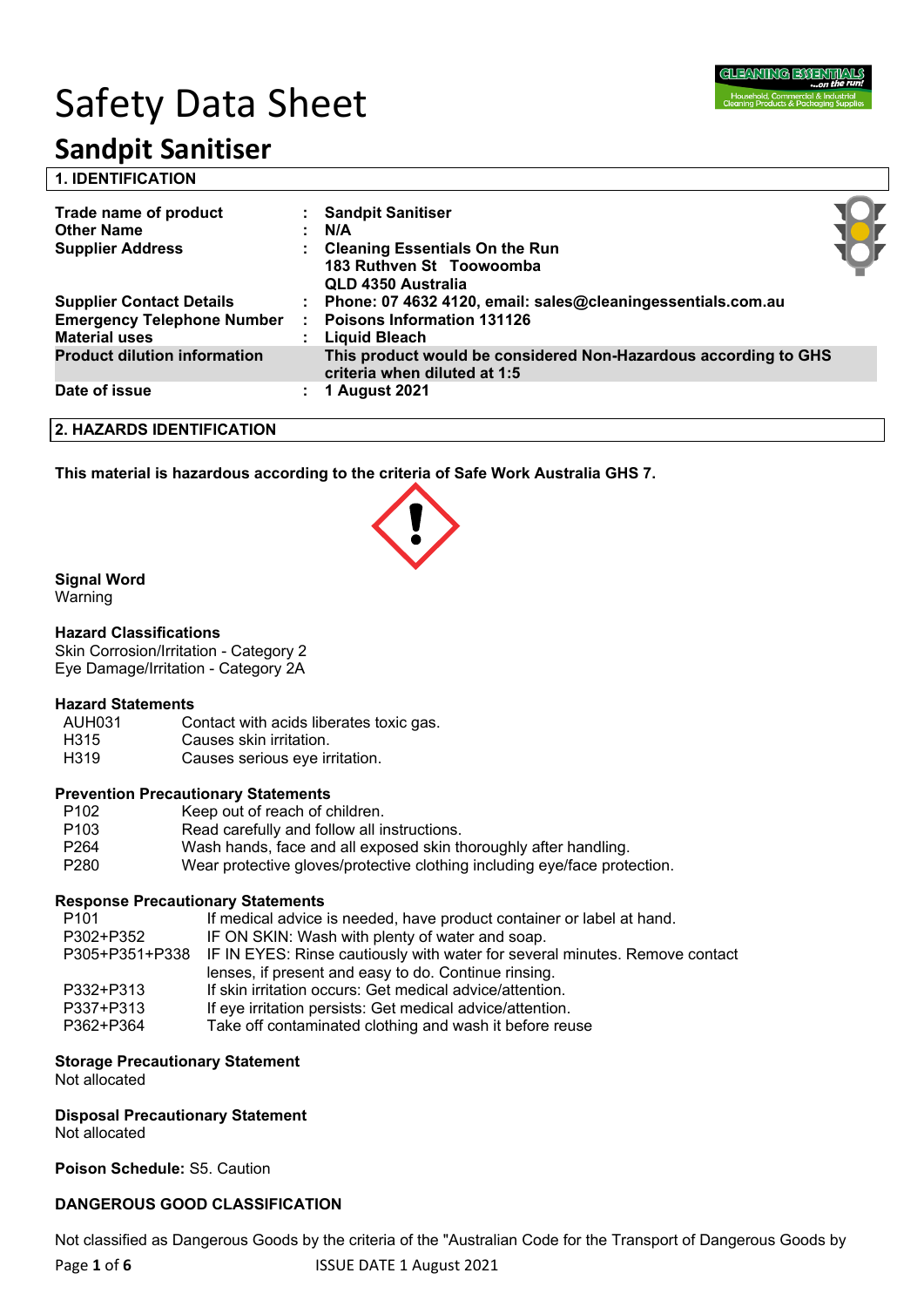Road & Rail" and the "New Zealand NZS5433: Transport of Dangerous Goods on Land".

#### **3. COMPOSITION INFORMATION**

| <b>CHEMICAL ENTITY</b>                                                                | CAS NO                 | <b>PROPORTION</b>                      |
|---------------------------------------------------------------------------------------|------------------------|----------------------------------------|
| Sodium hypochlorite<br>Sodium hydroxide<br>Ingredients determined to be Non-Hazardous | 7681-52-9<br>1310-73-2 | $1 - 5%$<br>$< 1 \%$<br><b>Balance</b> |
|                                                                                       |                        | 100%                                   |

#### **4. FIRST AID MEASURES**

If poisoning occurs, contact a doctor or Poisons Information Centre (Phone Australia 131 126, New Zealand 0800 764 766).

**Inhalation:** Remove victim from exposure - avoid becoming a casualty. Remove contaminated clothing and loosen remaining clothing. Allow patient to assume most comfortable position and keep warm. Keep at rest until fully recovered. Seek medical advice if effects persist.

**Skin Contact:** If skin or hair contact occurs, immediately remove contaminated clothing and flush skin and hair with running water. Continue flushing with water until advised to stop by the Poisons Information Centre or a Doctor; or for 15 minutes and transport to Doctor or Hospital.

**Eye contact:** If in eyes, hold eyelids apart and flush the eyes continuously with running water. Continue flushing until advised to stop by the Poisons Information Centre or a Doctor; or for at least 15 minutes and transport to Doctor or Hospital.

**Ingestion:** Rinse mouth with water. If swallowed, do NOT induce vomiting. Give a glass of water to drink. Never give anything by the mouth to an unconscious patient. If vomiting occurs give further water. Seek medical advice.

**PPE for First Aiders:** Wear gloves, safety glasses. Available information suggests that gloves made from should be suitable for intermittent contact. However, due to variations in glove construction and local conditions, the user should make a final assessment. Always wash hands before smoking, eating, drinking or using the toilet. Wash contaminated clothing and other protective equipment before storing or re-using.

**Notes to physician:** Treat symptomatically.

#### **5. FIRE FIGHTING MEASURES**

**Hazchem Code:** Not applicable.

**Suitable extinguishing media:** If material is involved in a fire use water fog (or if unavailable fine water spray), alcohol resistant foam, standard foam, dry agent (carbon dioxide, dry chemical powder).

**Specific hazards:** Non-combustible material.

**Fire fighting further advice:** Not applicable.

#### **6. ACCIDENTAL RELEASE MEASURES**

#### **SMALL SPILLS**

Wear protective equipment to prevent skin and eye contamination. Avoid inhalation of vapours or dust. Wipe up with absorbent (clean rag or paper towels). Collect and seal in properly labelled containers or drums for disposal. **LARGE SPILLS**

Clear area of all unprotected personnel. Slippery when spilt. Avoid accidents, clean up immediately. Wear protective equipment to prevent skin and eye contamination and the inhalation of vapours. Work up wind or increase ventilation. Contain - prevent run off into drains and waterways. Use absorbent (soil, sand or other inert material). Collect and seal in properly labelled containers or drums for disposal. If contamination of crops, sewers or waterways has occurred advise local emergency services.

#### **Dangerous Goods - Initial Emergency Response Guide No:** Not applicable

#### **7. HANDLING AND STORAGE**

**Handling:** Avoid eye contact and skin contact. Avoid inhalation of vapour, mist or aerosols.

**Storage:** Store in a cool, dry, well-ventilated place and out of direct sunlight. Store away from foodstuffs. Store away from incompatible materials described in Section 10. Store away from sources of heat and/or ignition. Keep container standing upright. Keep containers closed when not in use - check regularly for leaks.

Page 2 of 6 **12 ISSUE DATE 1 August 2021** This material is a Scheduled Poison Schedule 5 (Caution) and must be stored, maintained and used in accordance with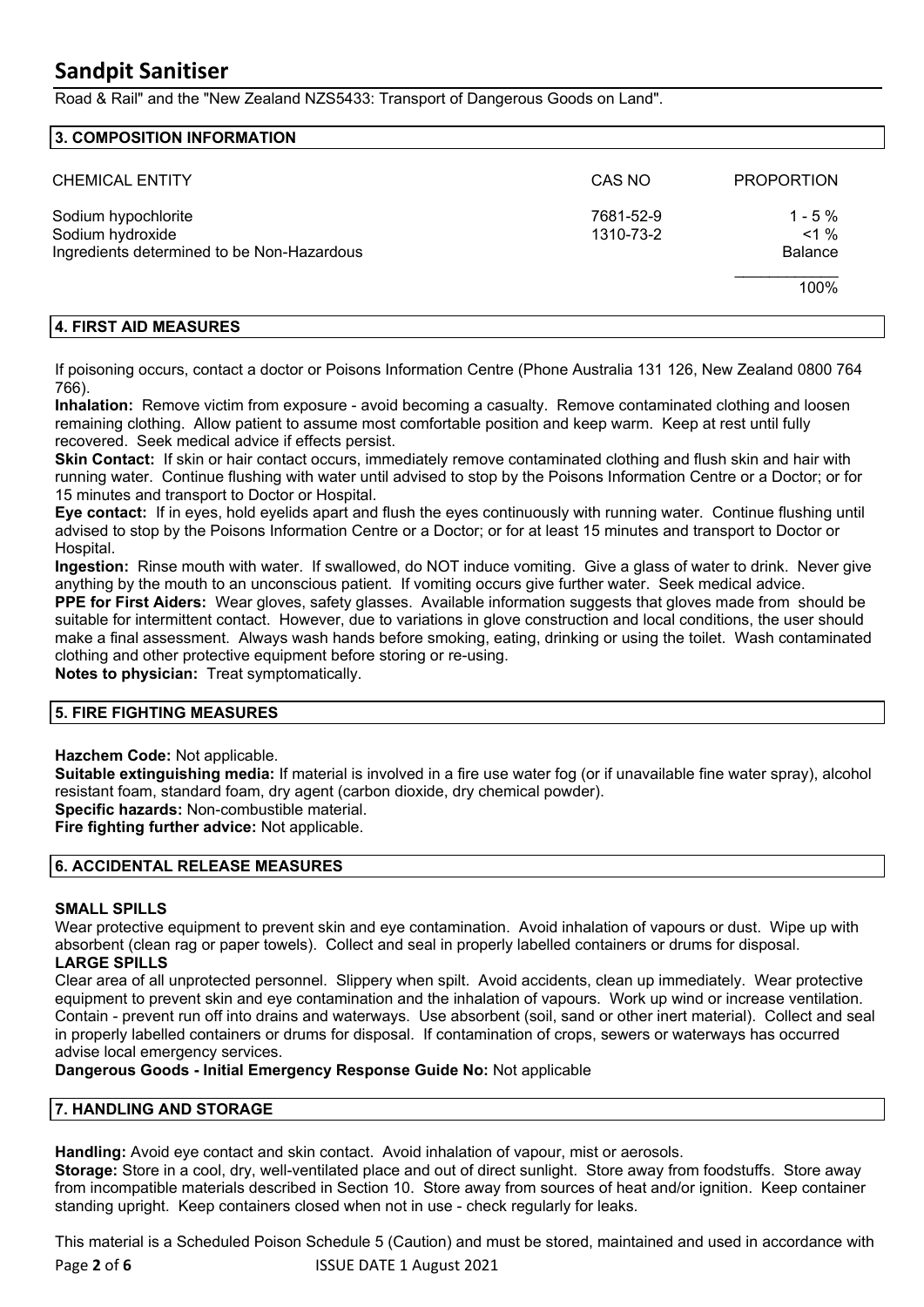the relevant regulations.

#### **8. EXPOSURE CONTROLS / PERSONAL PROTECTION**

#### **National occupational exposure limits:**

|                  |                | TWA                  |                | STEL  | <b>NOTICES</b> |
|------------------|----------------|----------------------|----------------|-------|----------------|
|                  | ppm            | mg/m3                | ppm            | mg/m3 |                |
| Sodium hydroxide | $\blacksquare$ | 2 Peak<br>limitation | $\blacksquare$ | ۰     | ۰              |

As published by Safe Work Australia.

TWA - The time-weighted average airborne concentration over an eight-hour working day, for a five-day working week over an entire working life.

STEL (Short Term Exposure Limit) - the average airborne concentration over a 15 minute period which should not be exceeded at any time during a normal eight-hour workday.

These Exposure Standards are guides to be used in the control of occupational health hazards. All atmospheric contamination should be kept to as low a level as is workable. These exposure standards should not be used as fine dividing lines between safe and dangerous concentrations of chemicals. They are not a measure of relative toxicity.

If the directions for use on the product label are followed, exposure of individuals using the product should not exceed the above standard. The standard was created for workers who are routinely, potentially exposed during product manufacture.

**Biological Limit Values:** As per the "National Model Regulations for the Control of Workplace Hazardous Substances (Safe Work Australia)" the ingredients in this material do not have a Biological Limit Allocated. **Engineering Measures:** Ensure ventilation is adequate to maintain air concentrations below Exposure Standards. Use only in well ventilated areas. Use with local exhaust ventilation or while wearing appropriate respirator. **Personal Protection Equipment:** GLOVES, SAFETY GLASSES.

Personal protective equipment (PPE) must be suitable for the nature of the work and any hazard associated with the work as identified by the risk assessment conducted.

Wear gloves, safety glasses. Available information suggests that gloves made from should be suitable for intermittent contact. However, due to variations in glove construction and local conditions, the user should make a final assessment. Always wash hands before smoking, eating, drinking or using the toilet. Wash contaminated clothing and other protective equipment before storing or re-using.

**Hygiene measures:** Keep away from food, drink and animal feeding stuffs. When using do not eat, drink or smoke. Wash hands prior to eating, drinking or smoking. Avoid contact with clothing. Avoid eye contact and skin contact. Avoid inhalation of vapour, mist or aerosols. Ensure that eyewash stations and safety showers are close to the workstation location.

#### **9. PHYSICAL AND CHEMICAL PROPERTIES**

| Form:   | Liquid                |
|---------|-----------------------|
| Colour: | <b>Blue</b>           |
| Odour:  | <b>Bland Chemical</b> |

**Specific Gravity:** 1.00 - 1.02 **Boiling Point/Range (°C):** >100 **pH:**  $10.5 - 11.5$ 

**Solubility:** Completely soluble in water

(Typical values only - consult specification sheet)  $N Av = Not available, N App = Not applicable$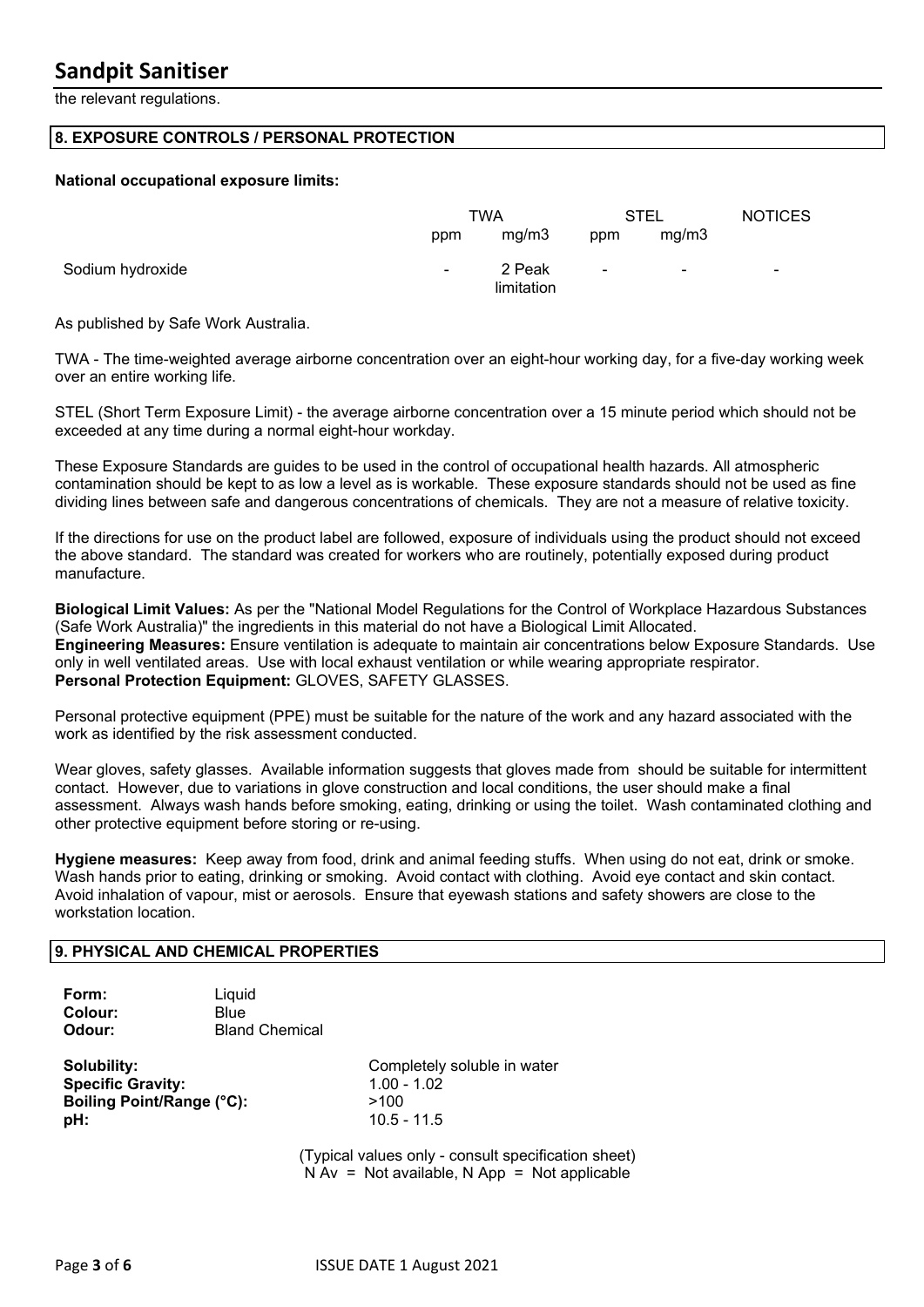#### **10. STABILITY AND REACTIVITY**

**Chemical stability:** This material is thermally stable when stored and used as directed. **Conditions to avoid:** Elevated temperatures and sources of ignition. **Incompatible materials:** Oxidising agents. **Hazardous decomposition products:** Oxides of carbon and nitrogen, smoke and other toxic fumes. **Hazardous reactions:** No known hazardous reactions.

#### **11. TOXICOLOGICAL INFORMATION**

No adverse health effects expected if the product is handled in accordance with this Safety Data Sheet and the product label. Symptoms or effects that may arise if the product is mishandled and overexposure occurs are:

#### **Acute Effects**

**Inhalation:** Material may be an irritant to mucous membranes and respiratory tract. **Skin contact:** Contact with skin will result in irritation. **Ingestion:** Swallowing can result in nausea, vomiting and irritation of the gastrointestinal tract. **Eye contact:** An eye irritant.

#### **Acute toxicity**

**Inhalation:** This material has been classified as not hazardous for acute inhalation exposure. Acute toxicity estimate (based on ingredients):  $LC_{50}$  > 20.0 mg/L for vapours or  $LC_{50}$  > 5.0 mg/L for dust and mist.

**Skin contact:** This material has been classified as not hazardous for acute dermal exposure. Acute toxicity estimate (based on ingredients):  $LD_{50}$  > 2,000 mg/Kg bw

**Ingestion:** This material has been classified as not hazardous for acute ingestion exposure. Acute toxicity estimate (based on ingredients):  $LD_{50}$  > 2,000 mg/Kg bw

**Corrosion/Irritancy:** Eye: this material has been classified as a Category 2A Hazard (reversible effects to eyes). Skin: this material has been classified as a Category 2 Hazard (reversible effects to skin).

**Sensitisation:** Inhalation: this material has been classified as not a respiratory sensitiser. Skin: this material has been classified as not a skin sensitiser.

**Aspiration hazard:** This material has been classified as not an aspiration hazard.

**Specific target organ toxicity (single exposure):** This material has been classified as not a specific hazard to target organs by a single exposure.

#### **Chronic Toxicity**

**Mutagenicity:** This material has been classified as not a mutagen.

**Carcinogenicity:** This material has been classified as not a carcinogen.

**Reproductive toxicity (including via lactation):** This material has been classified as not a reproductive toxicant. **Specific target organ toxicity (repeat exposure):** This material has been classified as not a specific hazard to target organs by repeat exposure.

#### **12. ECOLOGICAL INFORMATION**

Avoid contaminating waterways.

**Acute aquatic hazard:** This material has been classified as not hazardous for acute aquatic exposure. Acute toxicity estimate (based on ingredients): > 100 mg/L

**Long-term aquatic hazard:** This material has been classified as not hazardous for chronic aquatic exposure. Nonrapidly or rapidly degradable substance for which there are adequate chronic toxicity data available OR in the absence of chronic toxicity data, Acute toxicity estimate (based on ingredients): >100 mg/L, where the substance is not rapidly degradable and/or BCF < 500 and/or  $log K<sub>ow</sub>$  < 4.

**Ecotoxicity:** No information available.

**Persistence and degradability:** No information available.

**Bioaccumulative potential:** No information available.

**Mobility:** No information available.

#### **13. DISPOSAL CONSIDERATIONS**

Persons conducting disposal, recycling or reclamation activities should ensure that appropriate personal protection equipment is used, see "Section 8. Exposure Controls and Personal Protection" of this SDS.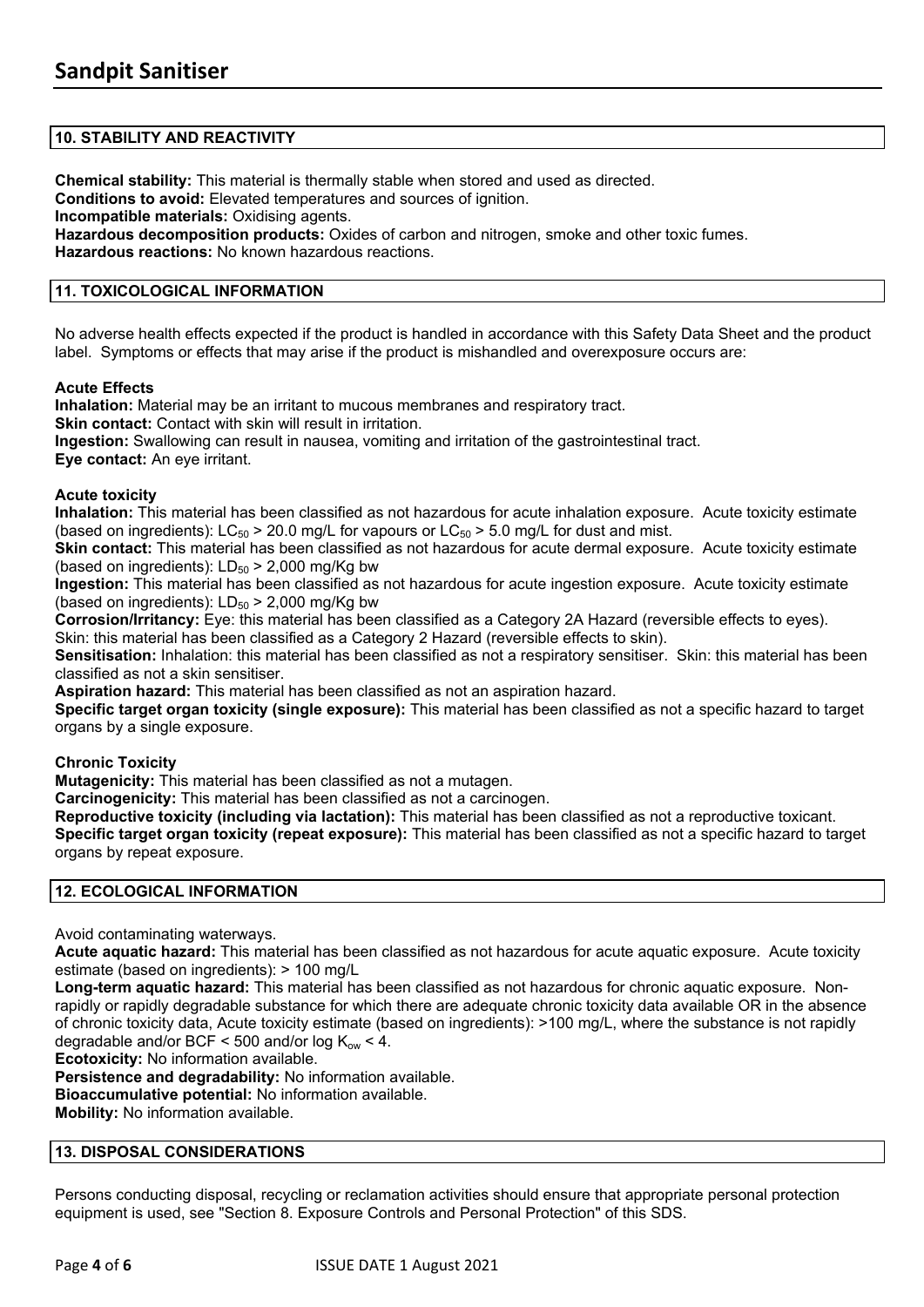If possible material and its container should be recycled. If material or container cannot be recycled, dispose in accordance with local, regional, national and international Regulations.

#### **14. TRANSPORT INFORMATION**

#### **ROAD AND RAIL TRANSPORT**

Not classified as Dangerous Goods by the criteria of the "Australian Code for the Transport of Dangerous Goods by Road & Rail" and the "New Zealand NZS5433: Transport of Dangerous Goods on Land".

#### **MARINE TRANSPORT**

Not classified as Dangerous Goods by the criteria of the International Maritime Dangerous Goods Code (IMDG Code) for transport by sea.

#### **AIR TRANSPORT**

Not classified as Dangerous Goods by the criteria of the International Air Transport Association (IATA) Dangerous Goods Regulations for transport by air.

#### **15. REGULATORY INFORMATION**

#### **This material is not subject to the following international agreements:**

Montreal Protocol (Ozone depleting substances) The Stockholm Convention (Persistent Organic Pollutants) The Rotterdam Convention (Prior Informed Consent) Basel Convention (Hazardous Waste) International Convention for the Prevention of Pollution from Ships (MARPOL)

#### **This material/constituent(s) is covered by the following requirements:**

The Standard for the Uniform Scheduling of Medicines and Poisons (SUSMP) established under the Therapeutic Goods Act (Commonwealth): S5. Caution.

### **16. OTHER INFORMATION Literature References :** Preparation of Safety Data Sheets for Hazardous Chemicals Code of Practice. Standard for the Uniform Scheduling of Medicines and Poisons. Australian Code for the Transport of Dangerous Goods by Road & Rail. Workplace exposure standards, Safe Work Australia. Hazardous Sunstances/Chemicals Information System, Safe Work Australia. Globally Harmonised System of classification and labelling of chemicals.

Raw material suppliers' SDS

#### **Symbio Traffic Light System**

| <b>Traffic Light</b> | Classified as <b>Dangerous</b><br>Goods according to the<br>Australian Code for the<br><b>Transport of Dangerous</b><br>Goods by Road and Rail (7th<br>edition) (ADG7) | Classified as <b>Hazardous</b><br>according to the Globally<br><b>Harmonised System of</b><br><b>Classification and labelling of</b><br>Chemicals (GHS) as adopted<br>by Work, Health and Safety<br>regulations, Australia. | <b>Notes</b>                                                                                                                                                                                                                                                                                   |
|----------------------|------------------------------------------------------------------------------------------------------------------------------------------------------------------------|-----------------------------------------------------------------------------------------------------------------------------------------------------------------------------------------------------------------------------|------------------------------------------------------------------------------------------------------------------------------------------------------------------------------------------------------------------------------------------------------------------------------------------------|
| <b>RED</b>           |                                                                                                                                                                        |                                                                                                                                                                                                                             | <b>PLUS</b> products that are NOT Classified as<br>Dangerous Goods according to ADG7, but<br>classified as Corrosive to eyes and skin<br>and/or Aspiration Hazard Category 1 and/or<br>Toxic to humans according to the GHS as<br>adopted by Work, Health and Safety<br>regulations, Australia |
| <b>AMBER</b>         | ×                                                                                                                                                                      |                                                                                                                                                                                                                             | <b>EXCLUDING</b> products that are classified as<br>Corrosive to eyes and skin and/or Aspiration<br>Hazard Category 1 and/or Toxic to humans<br>according to the GHS as adopted by Work,<br>Health and Safety regulations, Australia                                                           |
| <b>GREEN</b>         | ×                                                                                                                                                                      | ×                                                                                                                                                                                                                           |                                                                                                                                                                                                                                                                                                |

The information sourced for the preparation of this document was correct and complete at the time or writing to the best of the writer's knowledge. The document represents the commitment to the company's responsibilities surrounding the supply of this product,